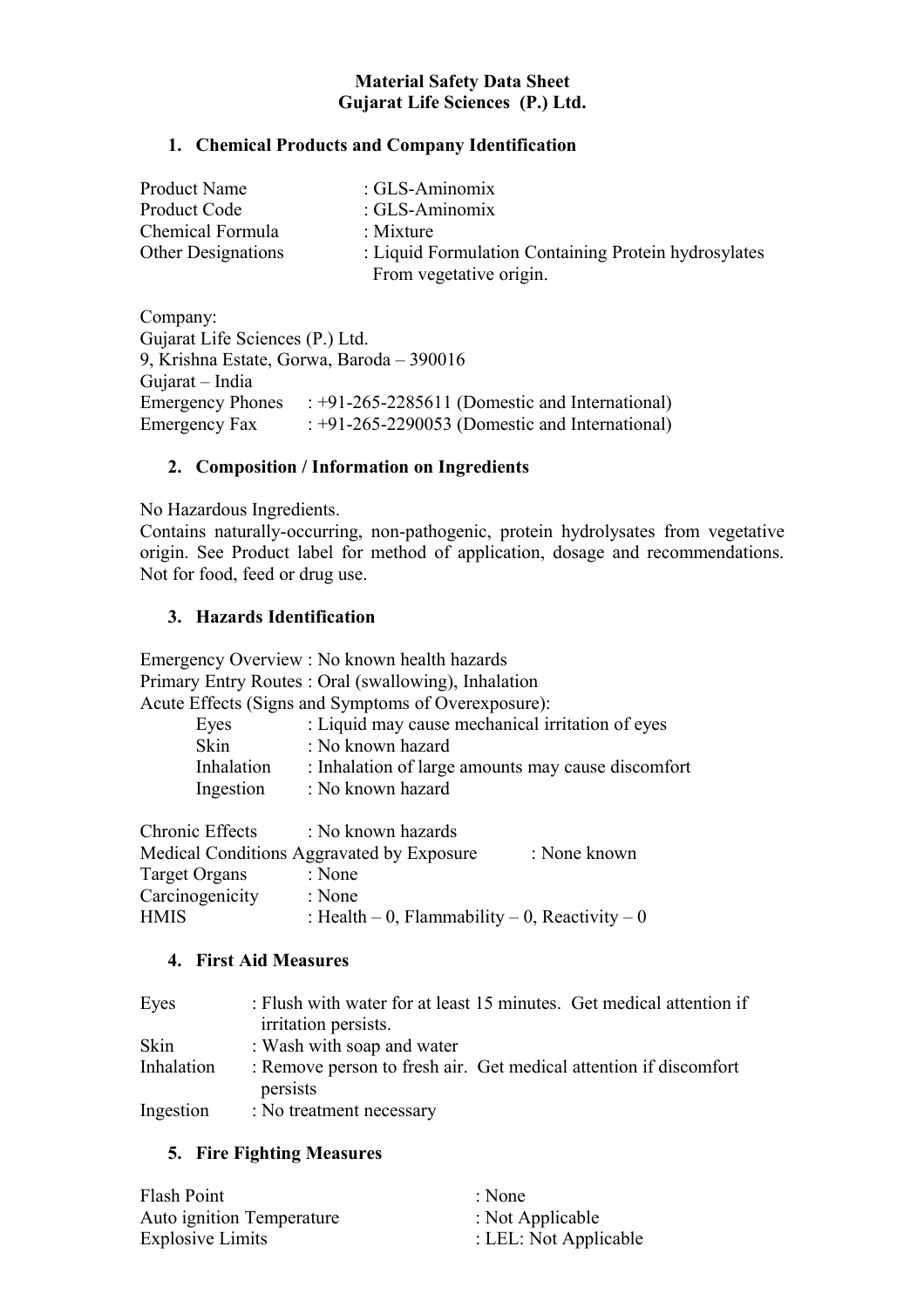| <b>Extinguishing Media</b>                                      | <b>UEL:</b> Not Applicable<br>: Use media suitable for<br>surrounding fire                                               |  |
|-----------------------------------------------------------------|--------------------------------------------------------------------------------------------------------------------------|--|
| Unusual Fire or Explosive Hazards<br>Fire Fighting Instructions | : Not Known<br>: No special requirement                                                                                  |  |
| <b>6. Accidental Release Measures</b>                           |                                                                                                                          |  |
| Large Spill / Leak Procedure                                    | : Contain spill and recover for use<br>or disposal                                                                       |  |
| <b>Small Spills</b>                                             | : Flush area with water                                                                                                  |  |
| <b>Storage and handling</b><br>7.                               |                                                                                                                          |  |
| <b>Storage Requirements</b>                                     | : Store in original container in<br>clean, cool and dry place. Use<br>before expiration date printed on<br>package       |  |
| <b>Handling Precautions</b>                                     | : No special handling requirements.<br>Follow normal hygienic and<br>housekeeping standards for<br>agricultural products |  |

# **8. Exposure Control / Personal Protection**

| Ventilation                     | : Special ventilation is not required                                 |
|---------------------------------|-----------------------------------------------------------------------|
| Protective Clothing / Equipment | : No special requirement                                              |
| Respirator                      | : Not required                                                        |
| <b>Contaminated Equipment</b>   | : Clean with soap and water                                           |
| Comments                        | : Practice general personal hygiene<br>after using this product. Wash |
|                                 | hands with soap and water before                                      |
|                                 | eating, drinking or smoking.                                          |

# **9. Physical and Chemical Properties**

| <b>Physical State</b>                                                                                          | $:$ Liquid                          |
|----------------------------------------------------------------------------------------------------------------|-------------------------------------|
| Color                                                                                                          | : Pale Yellow to dark (Translucent) |
| Odour                                                                                                          | $:$ Mild                            |
| Water Solubility                                                                                               | : Soluble                           |
| % Volatile volume                                                                                              | : Not determined                    |
| Specific Gravity                                                                                               | $\div 1$                            |
| Vapour Pressure                                                                                                | : Not determined                    |
| Vapour Density                                                                                                 | : Not determined                    |
| pH                                                                                                             | $: 6.5 - 7.0$                       |
| <b>Melting Point</b>                                                                                           | : Not Determined                    |
| <b>Boiling Point</b>                                                                                           | : $100^{\circ}$ C                   |
| Freezing Point                                                                                                 | :4°C                                |
| $\mathbf{10}$ $\mathbf{0}$ $\mathbf{11}$ $\mathbf{12}$ $\mathbf{13}$ $\mathbf{13}$ $\mathbf{14}$ $\mathbf{15}$ |                                     |

# **10. Stability and Reactivity**

| Stability                | : Stable                    |
|--------------------------|-----------------------------|
| Conditions to avoid      | : None                      |
| Hazardous Polymerization | $\therefore$ Will not occur |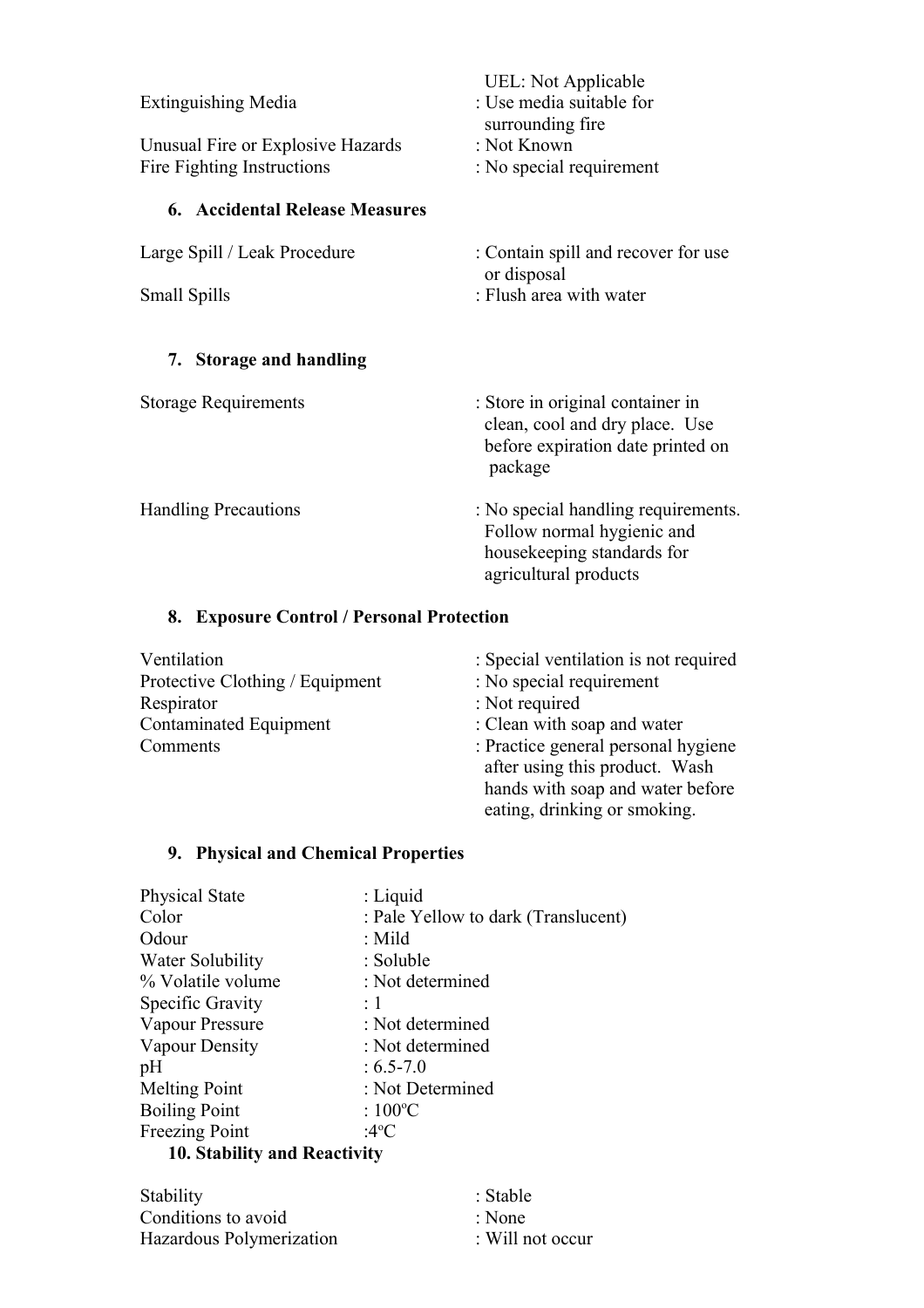| Chemical Incompatibilities          | : As recommended on label |
|-------------------------------------|---------------------------|
| Hazardous products of decomposition | : None                    |

### **11. Toxicological Information**

| Eye Effects / Eye Irritation    | : Non-irritating        |
|---------------------------------|-------------------------|
| <b>Acute Oral Effects</b>       | : None                  |
| <b>Acute Inhalation Effects</b> | : None                  |
| <b>Acute Dermal Effects</b>     | : None                  |
| Skin Irritation                 | : Non-irritating        |
| <b>Skin Sensitization</b>       | : Not a skin sensitizer |

### **12. Ecological Information**

The product contains non-pathogenic, non-hazardous and non-toxic, naturally occurring constituents and is biodegradable.

### **13. Disposal Consideration**

Disposal: Small amounts of the product which cannot be used according to the label instructions may be disposed off in a landfill

RCRA Waste Status: This product is not regulated as a hazardous waste. State and local regulation may affect the disposal of this product. Consult your state, local or provincial environmental agency for disposal of waste other than by use accordingly to instructions.

#### **14. Transport Information**

|              | Transportation Data : This product is not regulated as a hazardous material for all |
|--------------|-------------------------------------------------------------------------------------|
|              | modes of transportation                                                             |
| Hazard Class | : Not Applicable                                                                    |
| ID No        | : Not Applicable                                                                    |

#### **15. Regulatory Information**

| TSCA                              | : All components of this product are |
|-----------------------------------|--------------------------------------|
|                                   | listed on TSCA Inventory             |
| <b>SARA Section 313</b>           | : Contains no reportable components  |
| <b>OSHA Hazard Classification</b> | : Non Hazardous                      |
| Proposition 65                    | : Contains no components subject to  |
|                                   | warning requirement                  |

WHMIS / Controlled Products Regulations : This products has been classified in accordance with the hazard criteria of the CPR and this MSDS contains all of the information required by the CPR

### **16. Other Information**

| Reason for Issue | : Update          |
|------------------|-------------------|
| Prepared By      | : Pushpa B. Nair  |
| Approved By      | : Dr. Arjun Mehta |